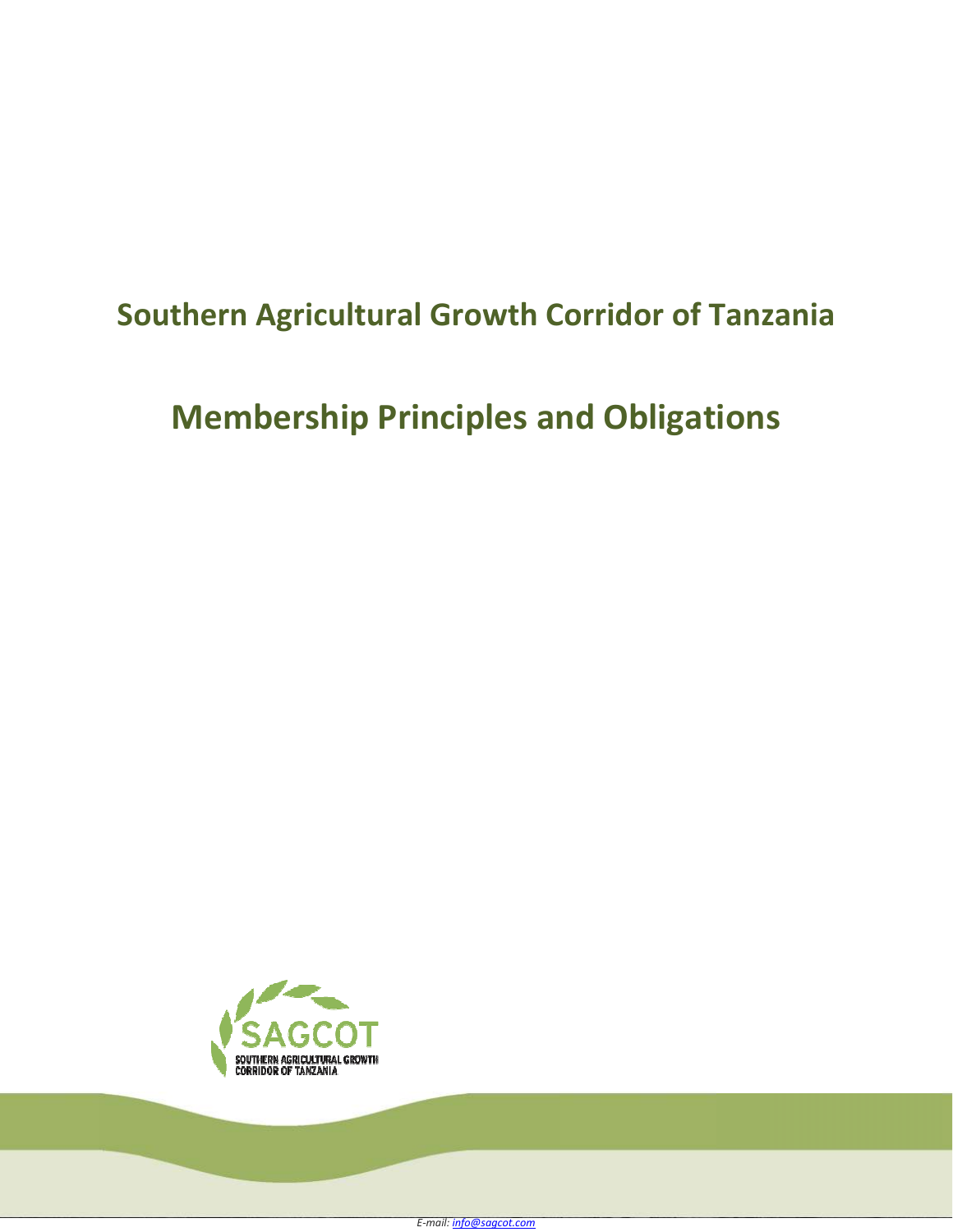

## **SAGCOT Partnership Forum Application Form**

**Business details**  Name of the Institution/Trading name

Address

Type of organization:

General nature of Activities

Specific activities in the SAGCOT region

(Please provide additional documentation where relevant)

Membership Fee applicable:

**Partnership main representative** 

Name

Function/title

Email address

Telephone number

The prospective Member hereby notifies that it has taken note of adheres to what is expected from members under the SAGCOT Partnership Principles.

Date Signed by Signed by Signed by Signed by Signed by Signed by Signed by Signed by Signed by Signed by Signed by Signed by Signed by Signed by Signed by Signed by Signed by Signed by Signed by Signed by Signed by Signed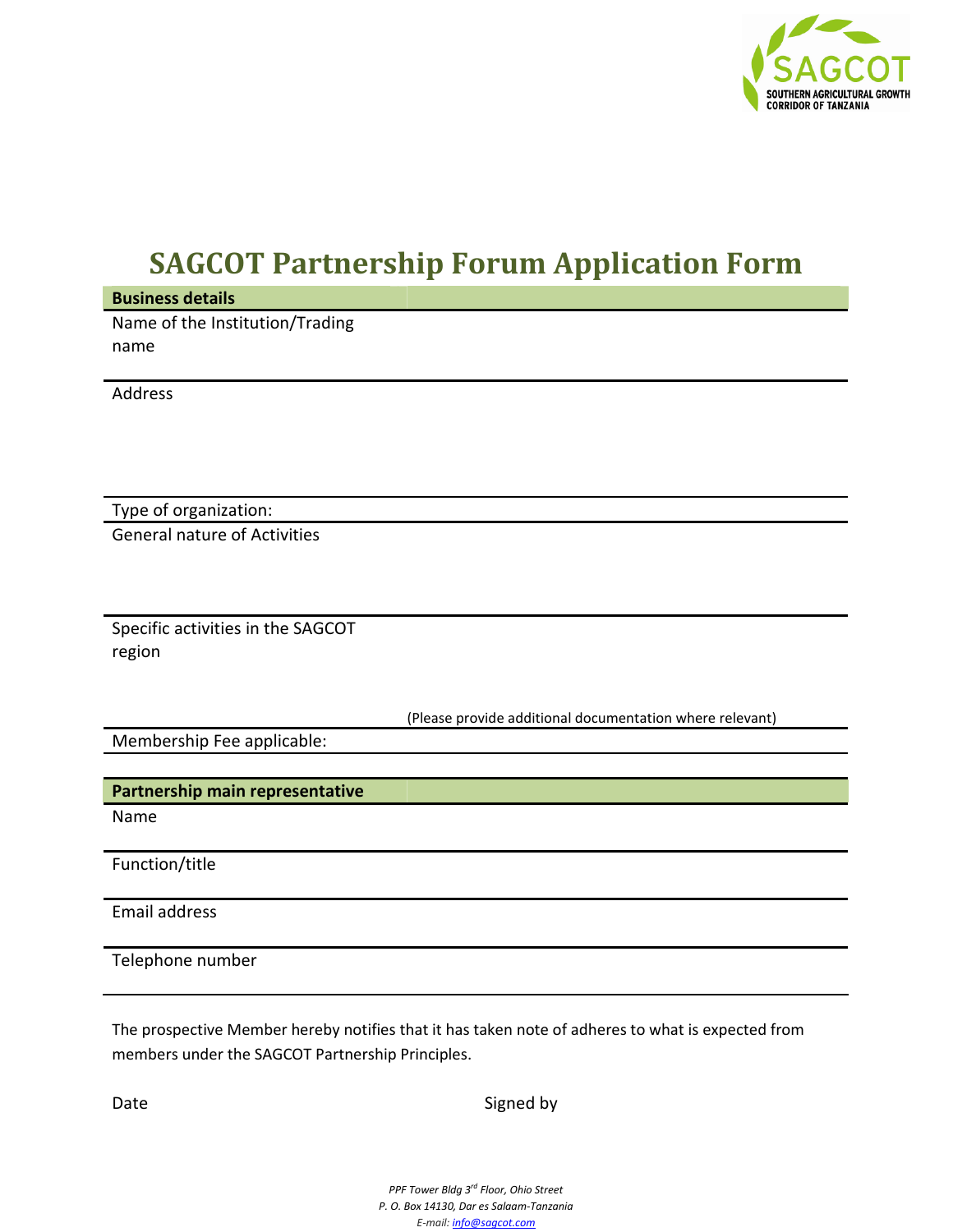

#### **1. Introduction**

The SAGCOT Partnership Principles establishes a framework for expected partnership behavior: what is expected from each partner and what they can expect from each other. An initial proposal for a membership process is also presented. Organizations that wish to become members of the SAGCOT partnership will be required to agree with these principles.

The Southern Agricultural Growth Corridor of Tanzania (SAGCOT) is a public private partnership designed to stimulate responsible and sustainable commercial agricultural development in southern Tanzania ensuring clear benefits for smallholders and their communities. This brings together commercial and public sector actors, as well as local and international organizations working with agricultural value chains. With an extensive partnership mix of diverse institutions, each with their own objectives, an agreed code of conduct as set out in these principles is required.

#### **2. SAGCOT Partnership - Objectives and Structure**

The SAGCOT Partnership's objective is to establish and sustain a new phase of profitable agricultural growth in Tanzania. The partnership will (a) provide a non-aligned framework for dialogue and cooperation, (b) establish coordinated investments, and (c) improve productivity, incomes, and employment and food security. The partnership will facilitate the establishment of a critical mass of commercial agriculture in targeted, high potential areas. The partnership will work to encourage and guide public and private sector support and investment in these areas, and in a wider set of improvements in value chain operations and the business environment throughout the corridor.

The SAGCOT partnership has been created to overcome the bias of short-term interests through helping partners work together for the long-term benefit of agricultural development in Tanzania. Farmers, agri-business, local and national government, commercial banks and development partners are working together in ways they have never done so before to establish a critical mass of effective agricultural value chain operators. By improving communications and trust, and by strengthening linkages, the members will develop shared objectives and collaborate in planning and implementing a new type of agricultural development. Implementation will be supported by innovative coordinated finance, targeted infrastructure development, technical guidance, training and capacity building, and a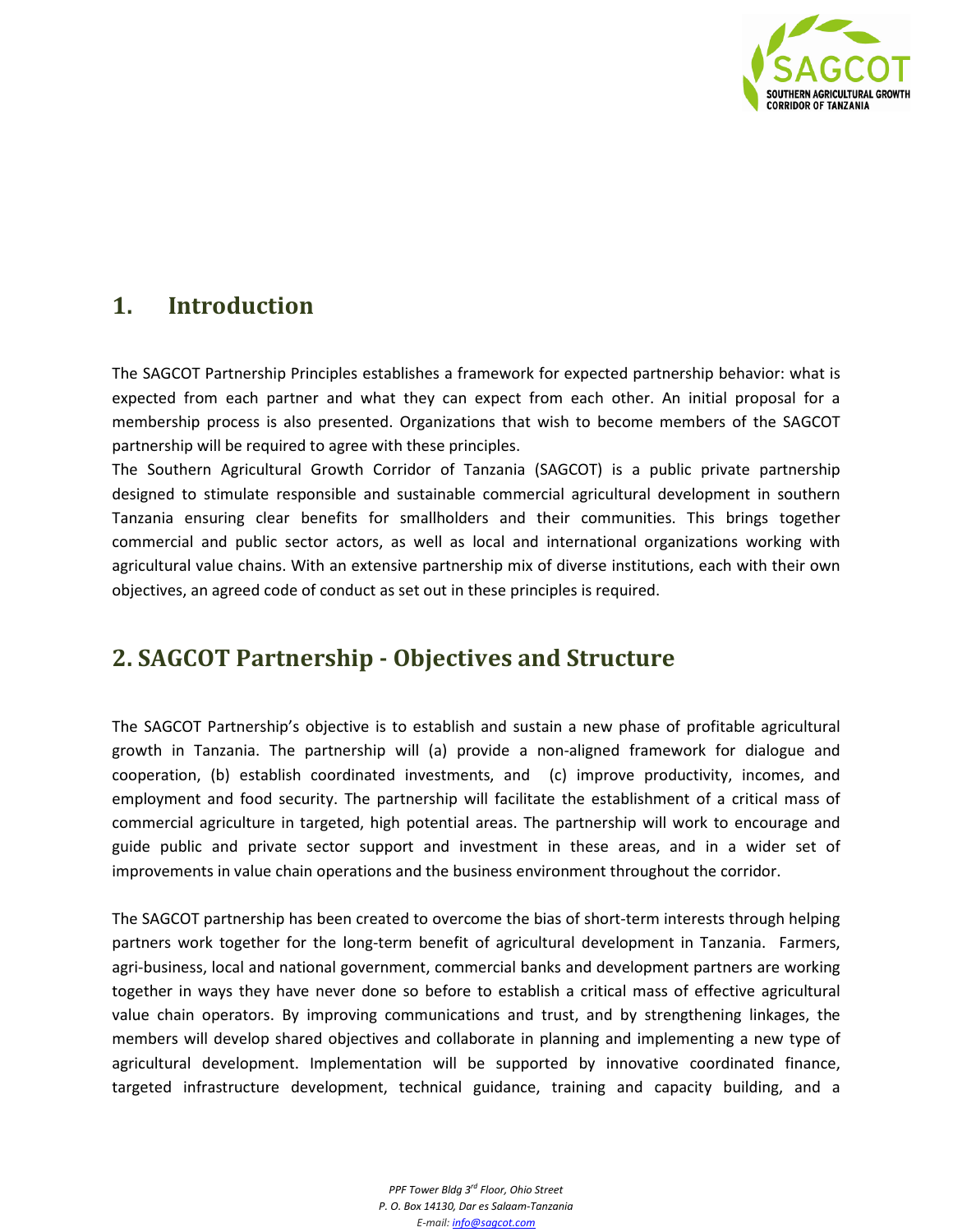

partnership structure coordinated by the independent SAGCOT Centre Ltd, which houses the SAGCOT Secretariat.

The notion of 'partnership' is a general concept enveloping the overall SAGCOT approach; the two key structures within the approach are the SAGCOT Centre Ltd and the SAGCOT Catalytic Fund Ltd. These are entirely separate, independent organizations, each with their own Board, working in a complementary manner towards achieving the overall goals of the SAGCOT Partnership. The work of coordinating and facilitating the partnership support and development activities falls entirely to the SAGCOT Centre Ltd. On the other hand, the SAGCOT Catalytic Fund Ltd. will provide concessional funding, through a Fund Manager, specifically allocated to SAGCOT commercial agribusiness investments.

The core constituents of SAGCOT Centre Ltd are (i) its Board; (ii) the full-time SAGCOT Centre's Secretariat that will support the Board and an informal Partnership Forum. The Board of The SAGCOT Centre Ltd. is appointed by the Subscribers to the SAGCOT Centre<sup>1</sup> and will comprise of seven members; five of which will be local and two who will be foreign private sector organizations.

#### **The SAGCOT Partnership**

The Partnership shall be open to a wide group of members with an interest in the development of the Southern Agricultural Growth Corridor of Tanzania. Any organization wishing to become a member to the Partnership shall apply to the SAGCOT Centre Board to be admitted as a member to the Partnership. The members will include:

- Central and local Tanzanian government agencies
- Local private sector actors including national and district-based farmers' organizations, input and output trading companies and stockists, finance institutions, agricultural and related projects and programs, NGOs and private sector service providers.
- International private sector companies
- Civil Society actors
- Donor partners

 $\overline{\phantom{0}}$ 

 $1$  The initial Subscribers are The Government of Tanzania, Agricultural Council of Tanzania and the Confederation of Tanzania Industries)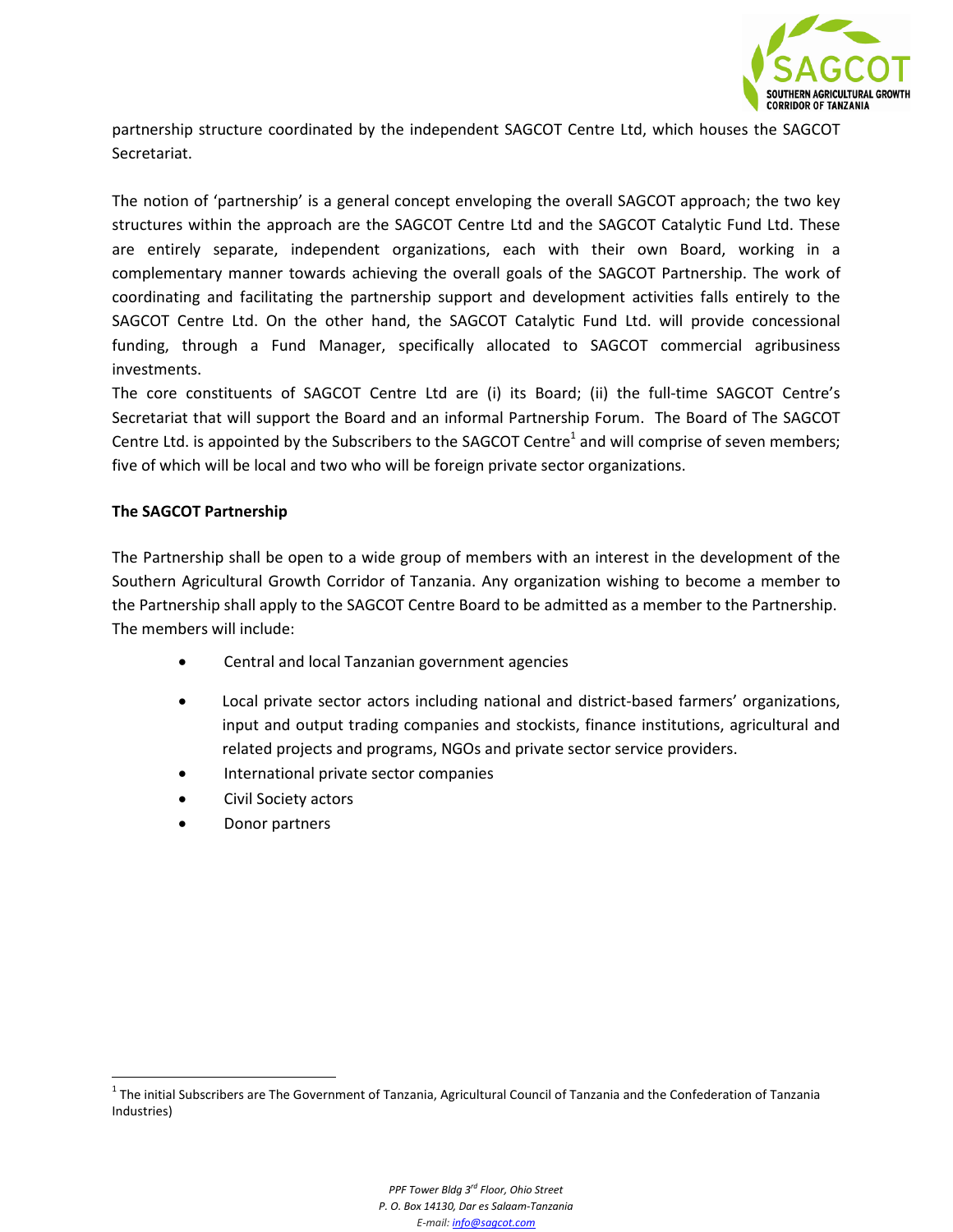



Upon admission, every member to the Centre will be bound by these Partnership Principles.

### **3. The SAGCOT Centre's functions**

In order to appreciate properly the context of the SAGCOT Partnership Principles it is important that prospective members understand the work of the SAGCOT Centre, the institution that will uphold the Principles of the Partnership. The SAGCOT Centre's Secretariat will coordinate activities and investments that support large-scale, emergent and small-scale farmers, and agri-business in targeted high potential areas in the corridor. All activities and investments will be designed to be socially and environmentally responsible. Specific SAGCOT Centre functions are to:

- *Promote the Partnership:* to support and uphold the Partnership Principles and help each member understand what is expected of them, and what their roles and responsibilities are within the SAGCOT framework.
- *Support access to finance:* to help mobilize existing concessional finance, commercial finance and catalytic funds. It is important that through the Centre, the partnership remains open to new types of investors and investments.
- *Coordinate corridor-related activities:* by providing a professionally credible focal point to help partners plan, implement and review their own activities and link them to a wider set of ongoing and planned SAGCOT-related activities.
- *Identify Policy and Regulatory Constraints:* to identify and understand specific policy and regulatory constraints. The Centre will not be a lobbying organization, so it will pass concerns and suggestions to policy makers and advocacy organizations.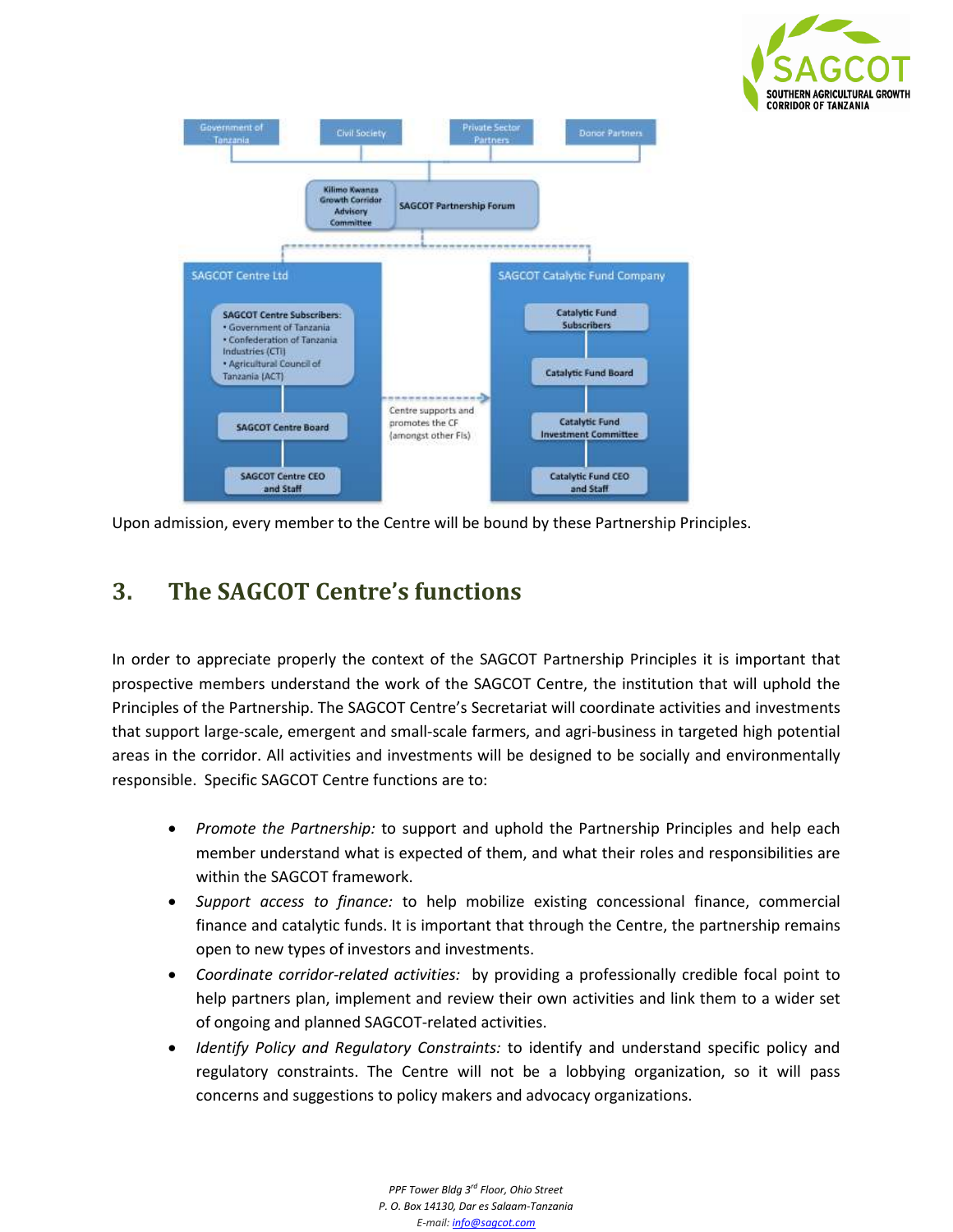

• *Monitor and Evaluate the Partnership's impact:* although each member will be responsible for monitoring their own development within the corridor, the SAGCOT Centre will track overall progress. This will include the number, volume and impact of investments and the growth and profitability of large, small and medium-scale commercial agriculture in the corridor. Environmental impact social impact, poverty reduction and the role of women will also be assessed.

Further details on each of these functions are provided in the SAGCOT Centre Ltd, Terms of Reference available at the SAGCOT Centre.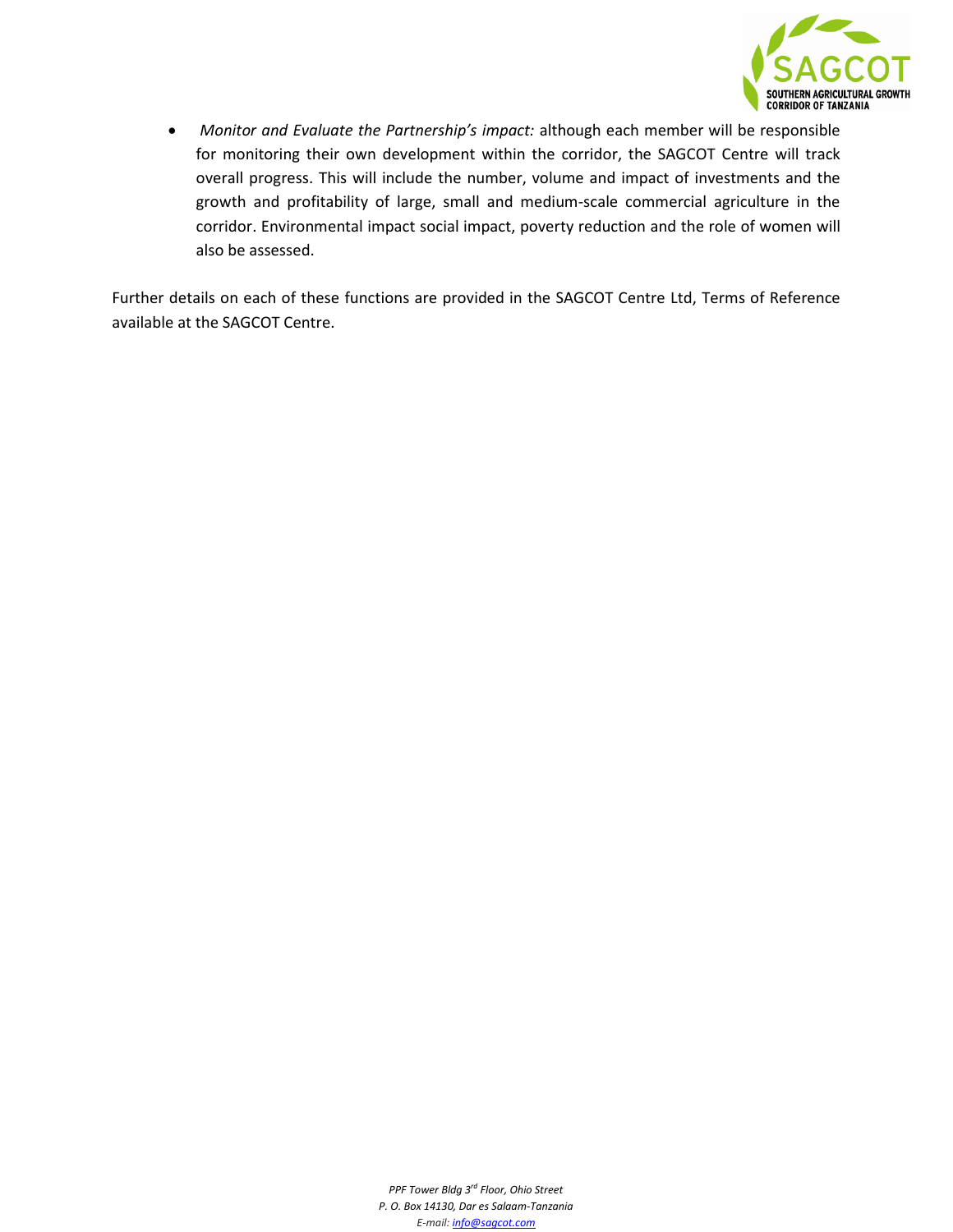

#### **4. The Partnership Principles**

Each SAGCOT Partnership member will be required to accept five Partnership Principles:

- *i. Agreement on the overall SAGCOT Objectives –*sharing the SAGCOT objectives for responsible commercial growth and poverty reduction. This includes the need for commercially viable agricultural businesses to incorporate emergent and small-scale farmers and their interests into their operations.
- ii. *Agreement to work with other members to promote a harmonized approach and strategy* so that within their own particular sphere of activities, each member will cooperate with the overall, coordinated SAGCOT programme of planning, investment, implementation and policy reform.
- iii. *Agreement to engage with the partnership, maintain communication and support the SAGCOT Centre* – to support the SAGCOT Centre in its work. Until such time as the benefits become evident, the underlying trust and intrinsic goodwill of each member will be essential to maintain progress.
- iv. *Agreement to contribute to the resolution of policy and infrastructure constraints* by bringing to the attention of the SAGCOT Centre their own concerns about specific factors that currently hinder local and national development of commercial agriculture. Members at all levels must be prepared and able to contribute to identifying these impediments, each according to their role and capacity.
- v. *Agreement to consider new and innovative financing mechanisms* which are aimed at catalyzing additional private investment in SAGCOT in ways that ensure that major benefits also accrue to smallholder farmers. This will require creative investment, and the willingness of farmers and agribusiness to accept new types of risk and modifications to traditional practices.

#### **5. The SAGCOT Partnership Forum**

Twice a year SAGCOT partners who are current members (see below) will be invited to a SAGCOT Partnership Forum. The purpose of the Forum is to share information, concerns, lessons and opportunities, and to provide critical feedback to the SAGCOT Centre. Each Forum will include discussions with key government stakeholders concerning the business environment and constraints to commercial investment in agriculture, and seek to identify ways in which these challenges will be addressed.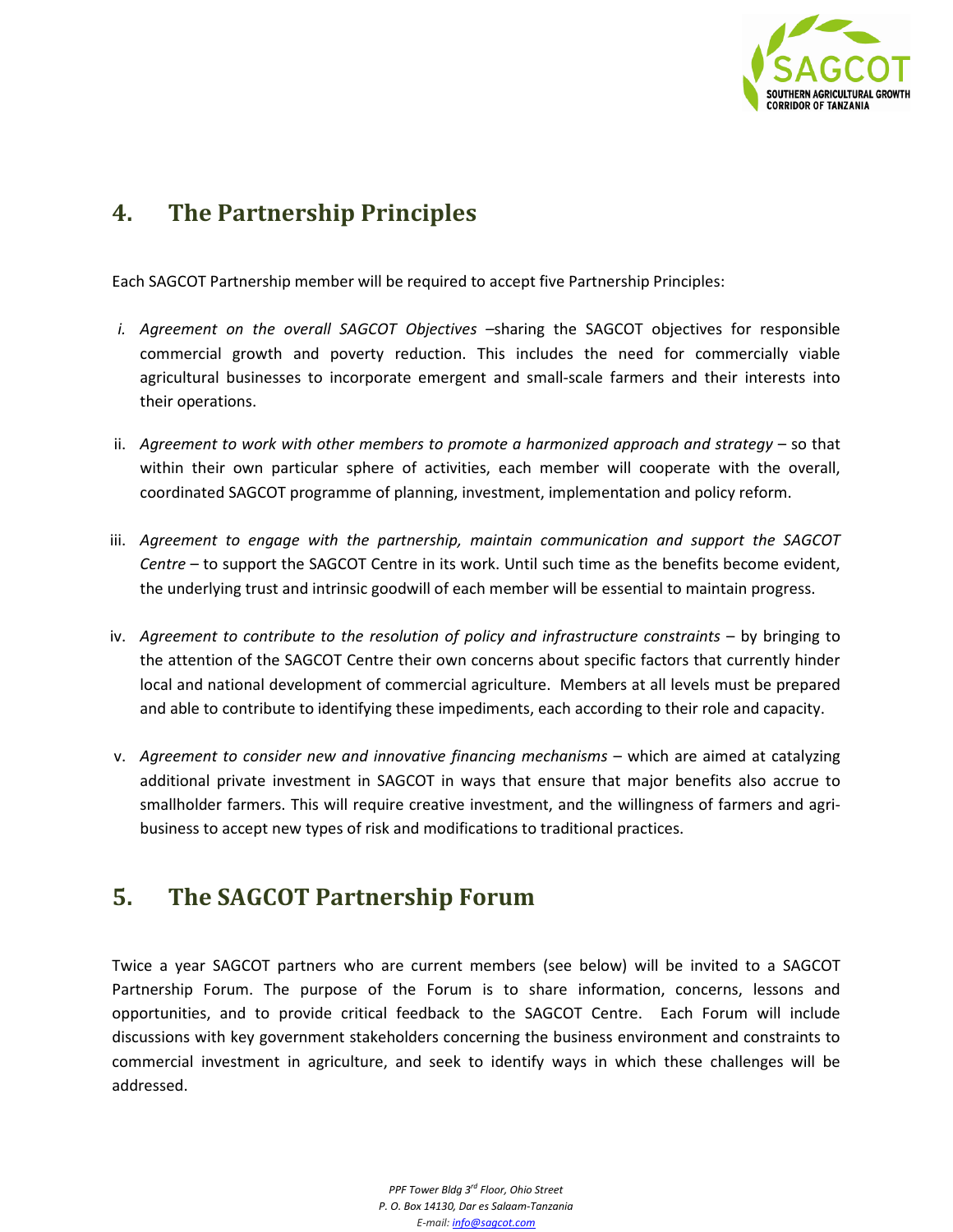

#### **6. Partner expectations from the SAGCOT Centre**

Members who subscribe to the Partnership Principles and pay the membership fees (below) will have full access to information, networking, professional services and other opportunities as can be provided or brokered by the SAGCOT Centre. Members will also be expected to act as ambassadors for the overall SAGCOT Partnership and its objectives, to provide support for other members as appropriate, and to recruit additional competent members to the SAGCOT Partnership whenever possible.

Specific benefits to members of the SAGCOT Partnership will include:

- $\triangleright$  Farmers and Farmer Organizations
	- o Improved linkages with commercial agribusiness
	- o Access to information current best agricultural practices to increase productivity and competitiveness, and contacts for specialist support if needed
	- o Connections to improved marketing systems
	- o Opportunities to links with other farmers both small-scale and large-scale
- $\triangleright$  Local and International Agribusiness
	- o Facilitating access to relevant finance
	- $\circ$  Coordination of infrastructure development to support commercial investments
	- o Access to an enlarged potential client-base
	- o Support for an improved business environment for agriculture
	- o Access to analysis of value chain issues
	- o Linkages to complementary companies and new opportunities for risk sharing partnerships
- $\triangleright$  Private Sector Financial Institutions and Development Funds
	- o Introductions to areas where a critical mass of commercial agriculture is being developed
	- $\circ$  Identification of commercial opportunities and potential clients interested in short and longer term finance
	- $\circ$  Guidance to areas where complementary finance such as matching grants or other instruments – are required
	- $\circ$  Lower transaction costs due to available background information and analysis
- $\triangleright$  Local and national Government
	- $\circ$  Identification of a focal points for prioritized and targeted public investment to enhance commercial agriculture
	- o Identification of priority infrastructure needs
	- o Access to analysis and feedback on priority policy, regulatory, fiscal and legislative constraints currently hindering agricultural profitability and further private investment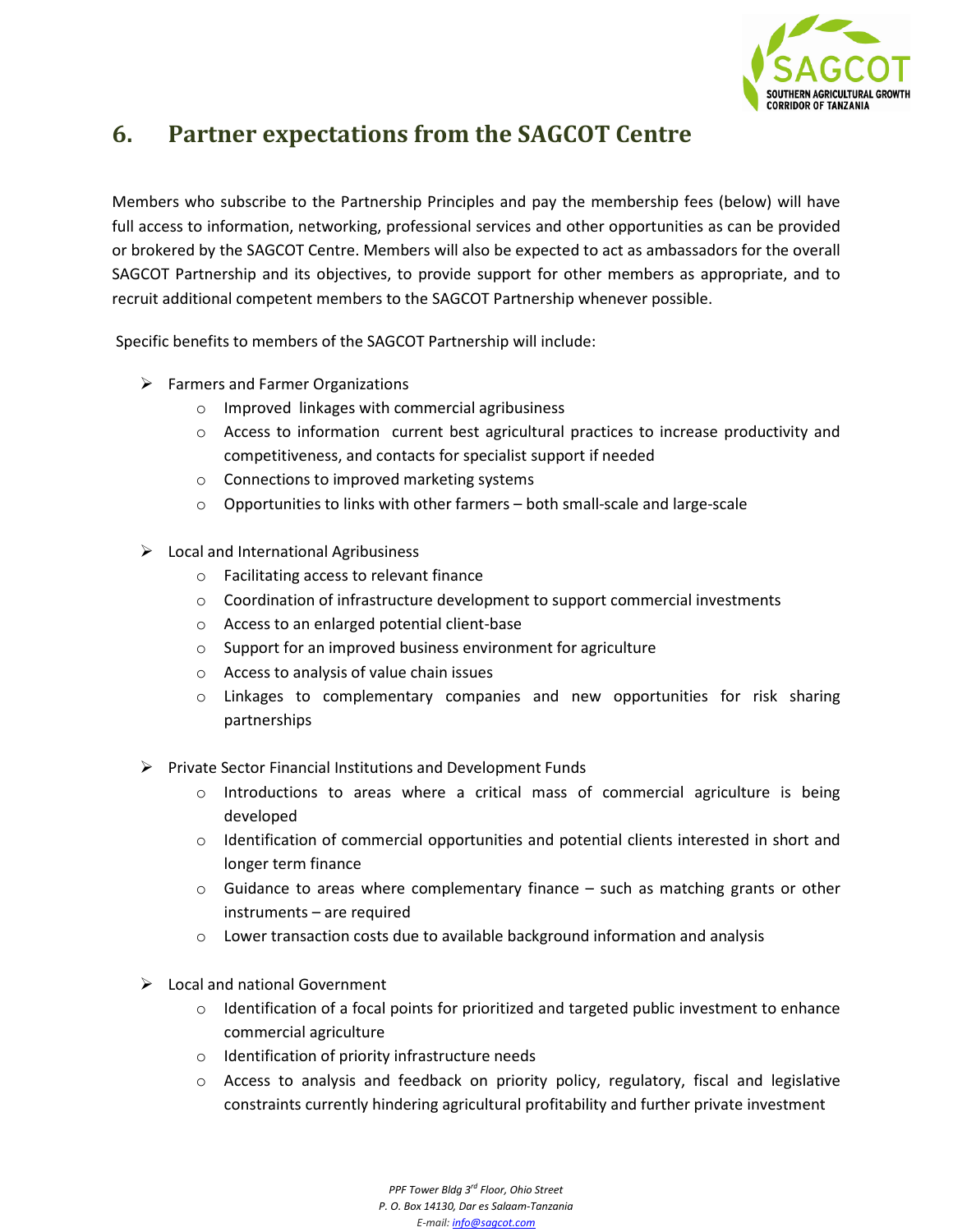

- o Feedback of practical suggestions on how to improve the business environment for agricultural growth
- **Donor Partners** 
	- $\circ$  Identification of target areas and activities for coordinated programs to enhance private sector development that supports linkages to smallholders
	- o Access to analysis and feedback on priority policy, regulatory, fiscal and legislative constraints currently hindering agricultural profitability and further private investment
	- o Identification of effective entry points for improved environmental management, responses to climate change and support to women in development.
- Civil Society/NGOs
	- o Identification of entry points to enable provision of their specific services and support where complementary activities are already underway
	- o Participation in key discussions on key policy and regulatory issues
	- $\circ$  Opportunities to link with and add value to commercially driven agri-business activities in the clusters

### **7. Complaints and Disputes**

If partnership members have substantial concerns or complaints about the Centre's actions or the way in which it is operating, they can formally register them in writing to the Chairman of the Boards of either SAGCOT Centre Ltd. or the SAGCOT Catalytic Fund Ltd. These will then be discussed at the next Board Meeting for any appropriate action.

#### **8. Membership and Partnership Fees**

Membership to the SAGCOT Partnership, which will be gained through an application to the SAGCOT Centre, will be subject to payment of an annual membership fee according to the potential member's institutional status. Membership, which is subject to approval by the SAGCOT Centre Board, will provide participation to the SAGCOT Partnership Forum meeting and access to the Partnership activities such as taskforces and field meetings.

The purpose of the membership fee is to ensure only serious, committed organizations join the partnership through the Centre. The fees will be paid into the SAGCOT Centre Ltd and used for specific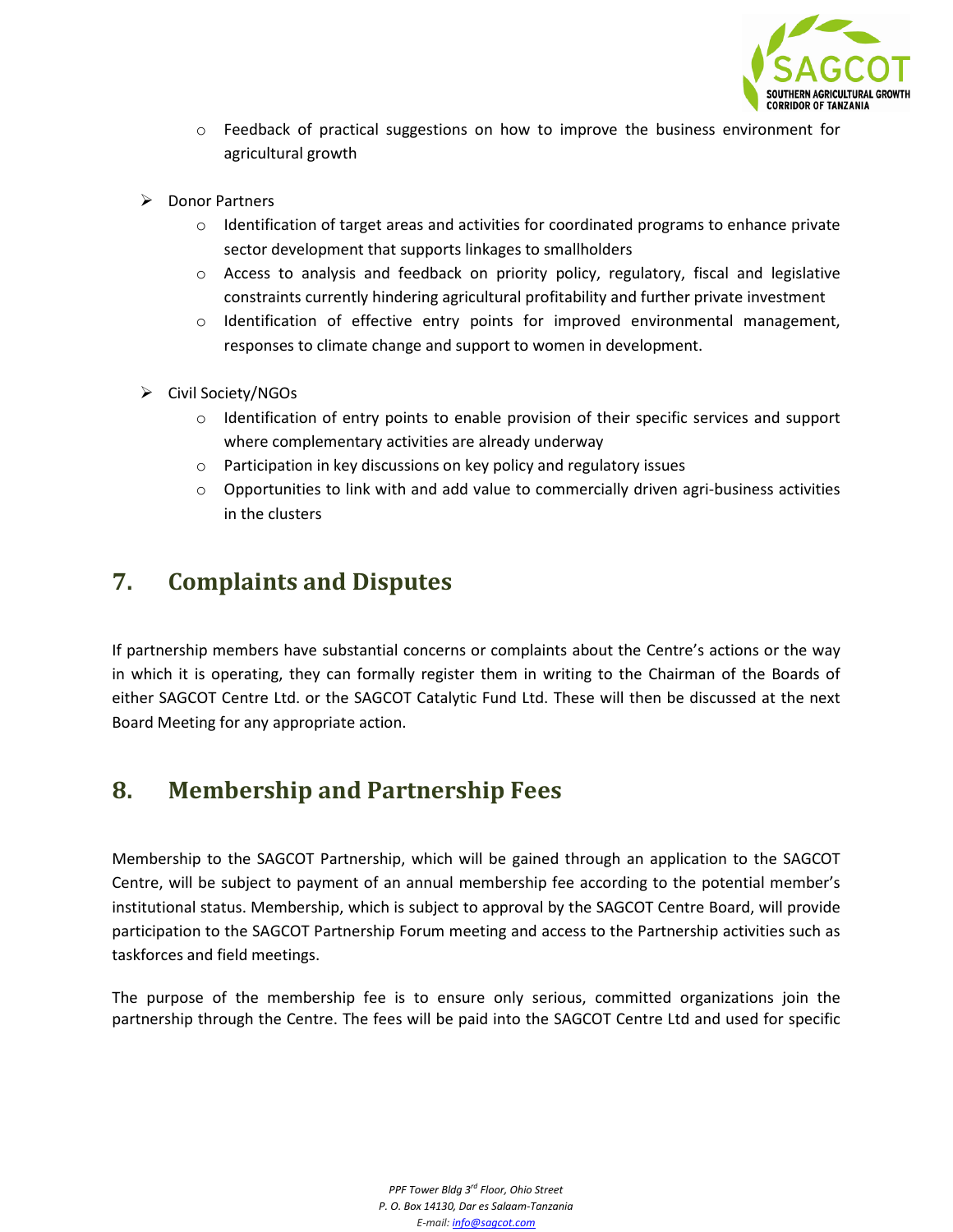

operations such as funding the biannual SAGCOT Partnership Forum<sup>2</sup>. The following membership fee scales will be applied:

| <b>Organization Type</b>                                           | Annual Membership Fee |
|--------------------------------------------------------------------|-----------------------|
| Large companies, global turnover > US\$ 5 million                  | Tzs 4,000,000         |
| Medium sized companies                                             | Tzs 2,000,000         |
| US\$ 1 million < global turnover < US\$ 5 million                  |                       |
| Small companies, turnover < US\$ 1 Million                         | Tzs 500,000           |
| NGOs and civil society, Donor Partners and Government Institutions |                       |
|                                                                    |                       |
| <b>Small-scale Farmers' Organizations</b>                          | Tzs 100,000           |

Donor partners will also be members of the forum, however given their significant contributions to the funding of the SAGCOT Centre and/or within the corridor itself they will not be expected to pay the membership fee. All fees are renewed annually from 1st January. Non-payment of fees within a reasonable time will result in membership being first suspended and then withdrawn completely.

#### **9. Public Relations**

<u>.</u>

- All member organizations agree that their membership of the SAGCOT Partnership can be advertised by the SAGCOT Centre in relevant communications including the SAGCOT Centre's website.
- The SAGCOT Centre will not provide contact details to third parties without member's prior consent.
- No member shall claim to represent the SAGCOT Partnership without the express agreement of the SAGCOT Board.

#### **10. Social & Ethical Obligations**

• Members must never intentionally injure, directly or indirectly the professional reputation, prospects or business of the SAGCOT Partnership.

### **11. Failure to comply with these Principles of Membership**

 $2$  It should be noted that the operational budget of SAGCOT Centre will not be met by the revenue from these fees. Additional funding will therefore be required. The SAGCOT Centre might decide to request a contribution for participation in the Partnership Forum event.